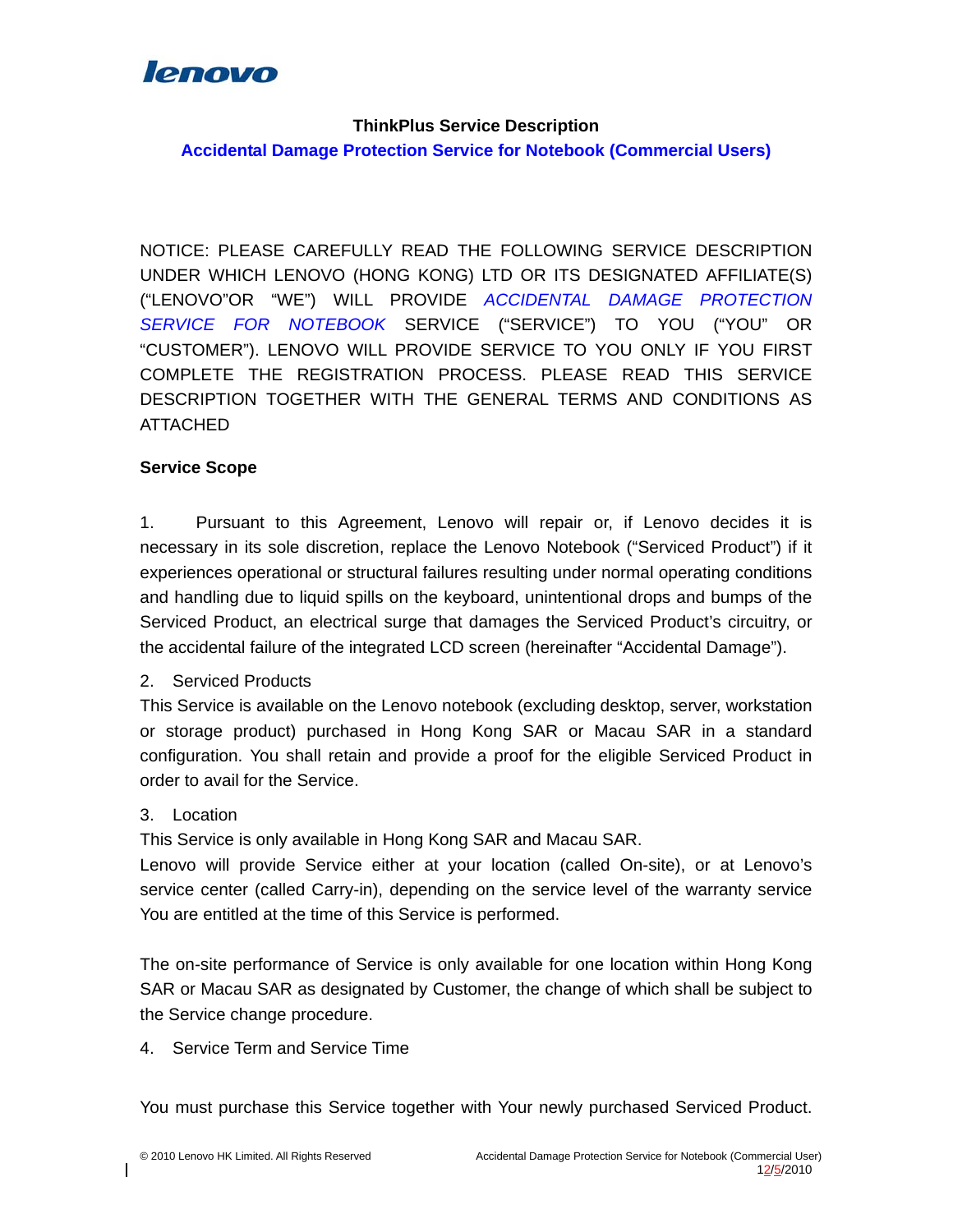Service not purchased on the same date of the Serviced Product is void. You shall provide the serial number of the Serviced Product when You purchase this Service. Lenovo reserves the right to refuse servicing You if it is reasonably concluded by Lenovo that the Service is not purchased together with the Serviced Product.

Your Service will be for the term which commences on the date of Your purchase of this Service, and ends on the last day of the one-year or three-year original limited warranty of Service Product. The term of this service may not be extended or renewed at the discretion of Lenovo.

You MUST complete the online registration successfully within 30 days from the date of Your purchasing this Service in order to activate this Service. **You shall register and request for Service before the expiration date, following Lenovo's relevant procedure. Otherwise, no service will be offered. In this event, no refund will be arranged to the customer.**

The service time of Lenovo shall accord with that of the warranty of Your Serviced Product at the time of this Service is performed.

### **Service Does Not Include**

Additional to the part of "Service Exclusion" in the General Terms and Conditions, this Service does not include:

- a Any backup, recovery, migration or transfer of data or applications;
- b Troubleshooting of applications, application compatibility issues, viruses or Internet connectivity;
- c Advanced hardware, application, system, peripheral or device configuration;
- d Server, switch, storage product, network or router configuration, repairing, or replacement of any kind;
- $e$  3<sup>rd</sup>-Party Items as defined in the General Terms and Conditions even if these are sold by Lenovo;
- f Damage from fire, flood, sand, dirt, weather or other external factors;
- g Theft or loss;
- h Any technical or other support, such as assistance with "How-To" questions and those regarding product set-up installation; and
- i Any activity not specifically set forth in this Service Description.

## **Customer Responsibilities**

Additional to and/or as further clarification of your responsibilities as specified in the General Terms and Conditions, you shall ensure the fulfillment of the following responsibilities for Lenovo to perform the Service.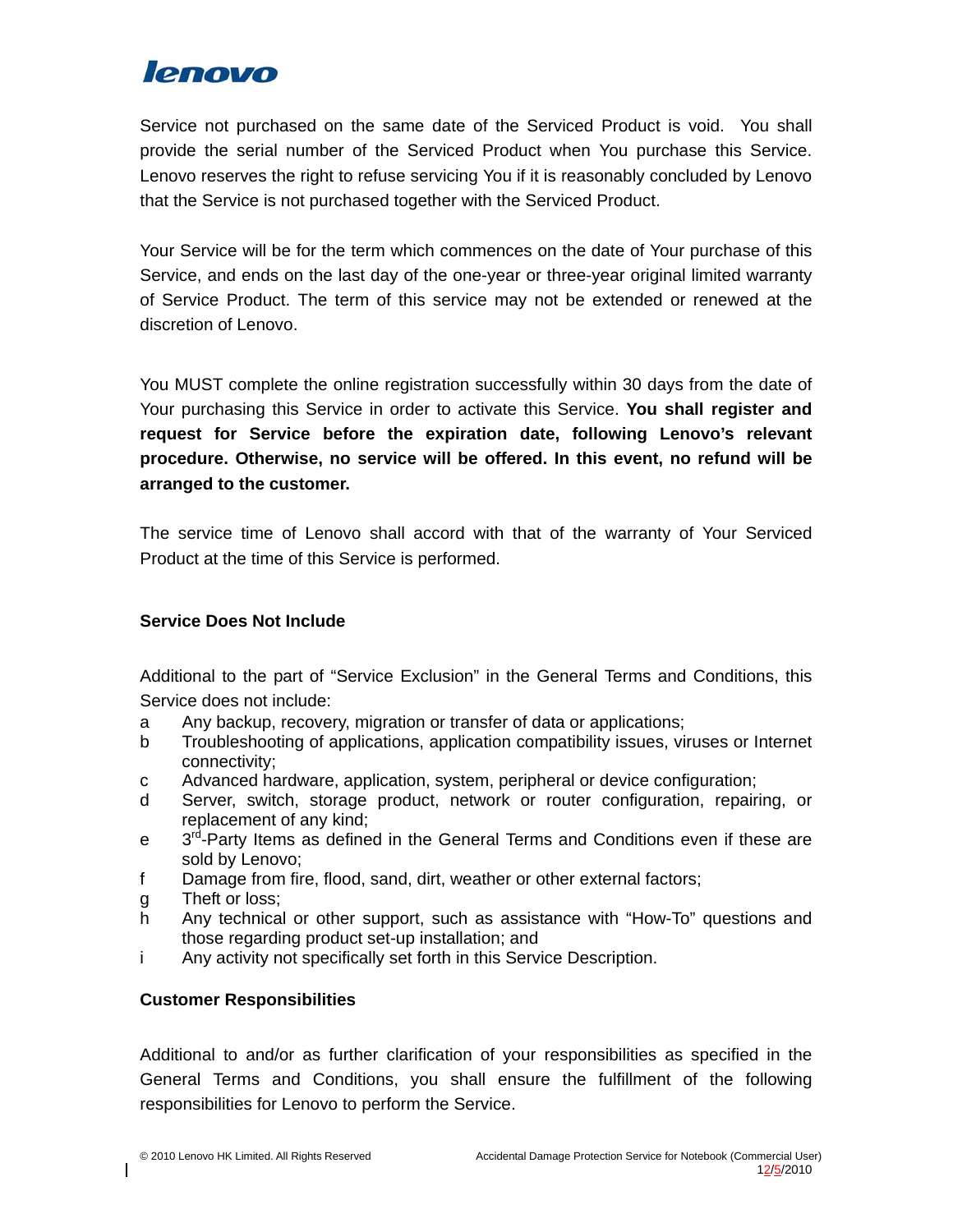- Retain and provide the proof of entitlement, such as, the invoice or delivery receipt of the Serviced Product (with serial number and machine type of such) and the invoice of the Service.
- Register online (URL: http://www.lenovo.com/hk/thinkplusregistration) for the Service and provide required information.
- Follow Lenovo instruction and procedure about claiming for Service.
- Complete a backup of all existing data and programs on affected systems. LENOVO WILL HAVE NO LIABILITY FOR ANY LOSS, BACK-UP, OR RECOVERY OF ANY DATA, PROGRAMS, OR FOR LOSS OF USE OF SYSTEM(S).
- If the Service is on-site, provide Lenovo technician with safe and adequate work environment with sufficient space for the delivery of Services, including but not limited to: (1) sufficient power, electrical outlets, and power strips are provided to properly run the system; (2) access to office communications equipment necessary to provide the Services, including but not limited to phones, phone/data lines and fax access; and (3) all site or facility specific hardware and/or software.

IMPORTANT NOTICE: If any of the items Customer is required to provide are not immediately available to the Lenovo technician upon beginning of the Service, the Lenovo technician will accomplish as much of the Service as reasonably possible under the circumstances, and Customer will be responsible for any further work. In no event will Customer be entitled to any refund for amounts paid by Customer to receive any additional service.

## **Service Procedure**

## 1. Claim for Service

In the event of any Accidental Damage occurring to the Serviced Product covered by this Agreement, which might give rise to a claim under this Service You shall:

- a Notify Lenovo within seven (7) working days by written notice;
- b Take all reasonable steps to minimize the extent of any damage;
- c Preserve damaged parts and make them available for inspection by Lenovo; and
- d Provide all information and documentary evidence with respect to the claim as Lenovo may reasonably require.

2. Scheduling of Service

To obtain Service, contact a Service Provider. Please see http://www.lenovo.com/hk/productregistration for a link to telephone numbers of service providers by country.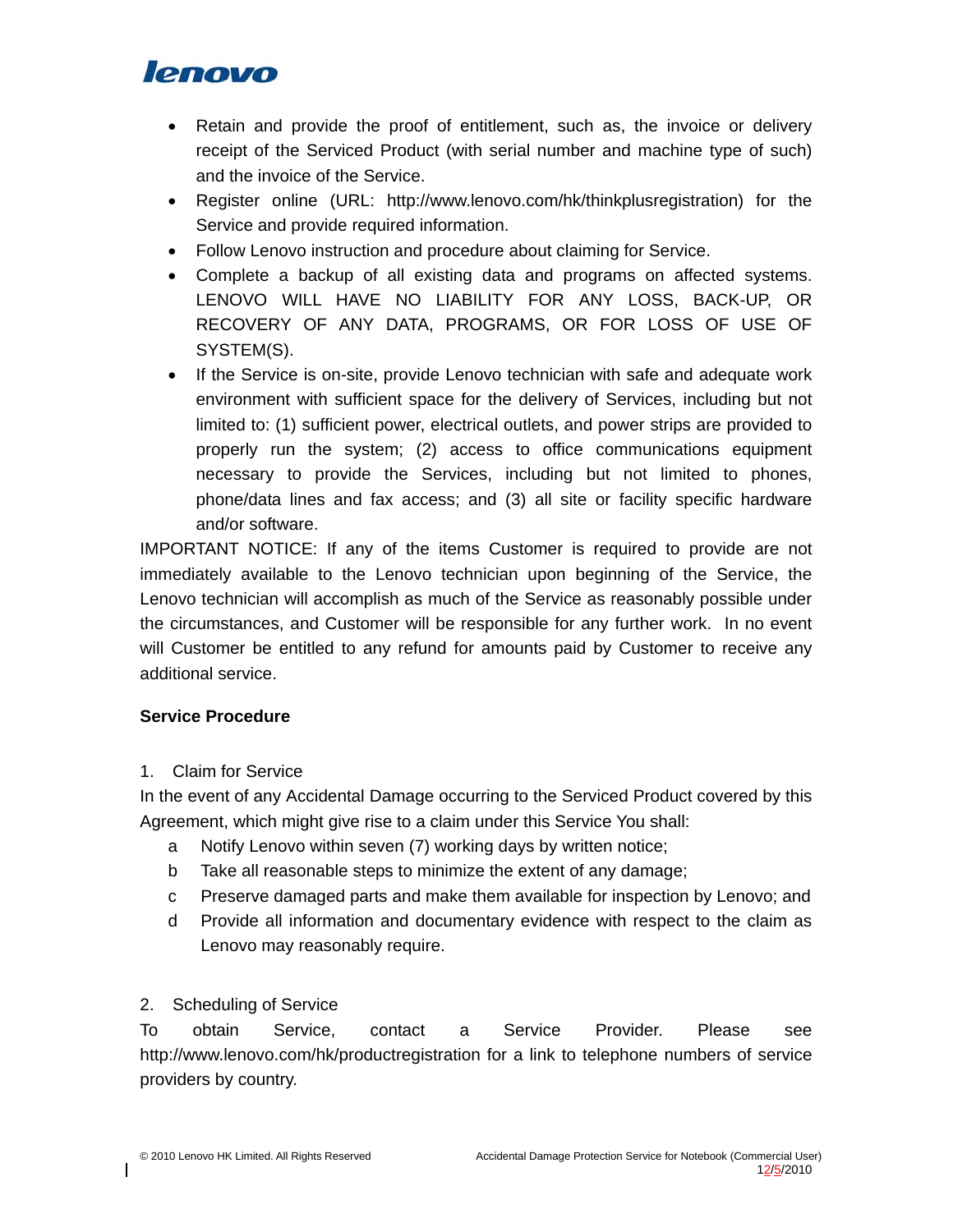

#### 3. Change of Service

If the service time or location needs to be changed after an appointment is made, you shall request for such change prior to 1 working day before the initial scheduled time and date. There may be limited availability of appointment dates and time for rescheduled Service events. Lenovo may change or delay Service appointments due to parts or Lenovo service representative availability, weather related instances, or unforeseen physical or traffic issues. The change of service may lead to additional service charges and modified service response times.

 $\overline{\phantom{a}}$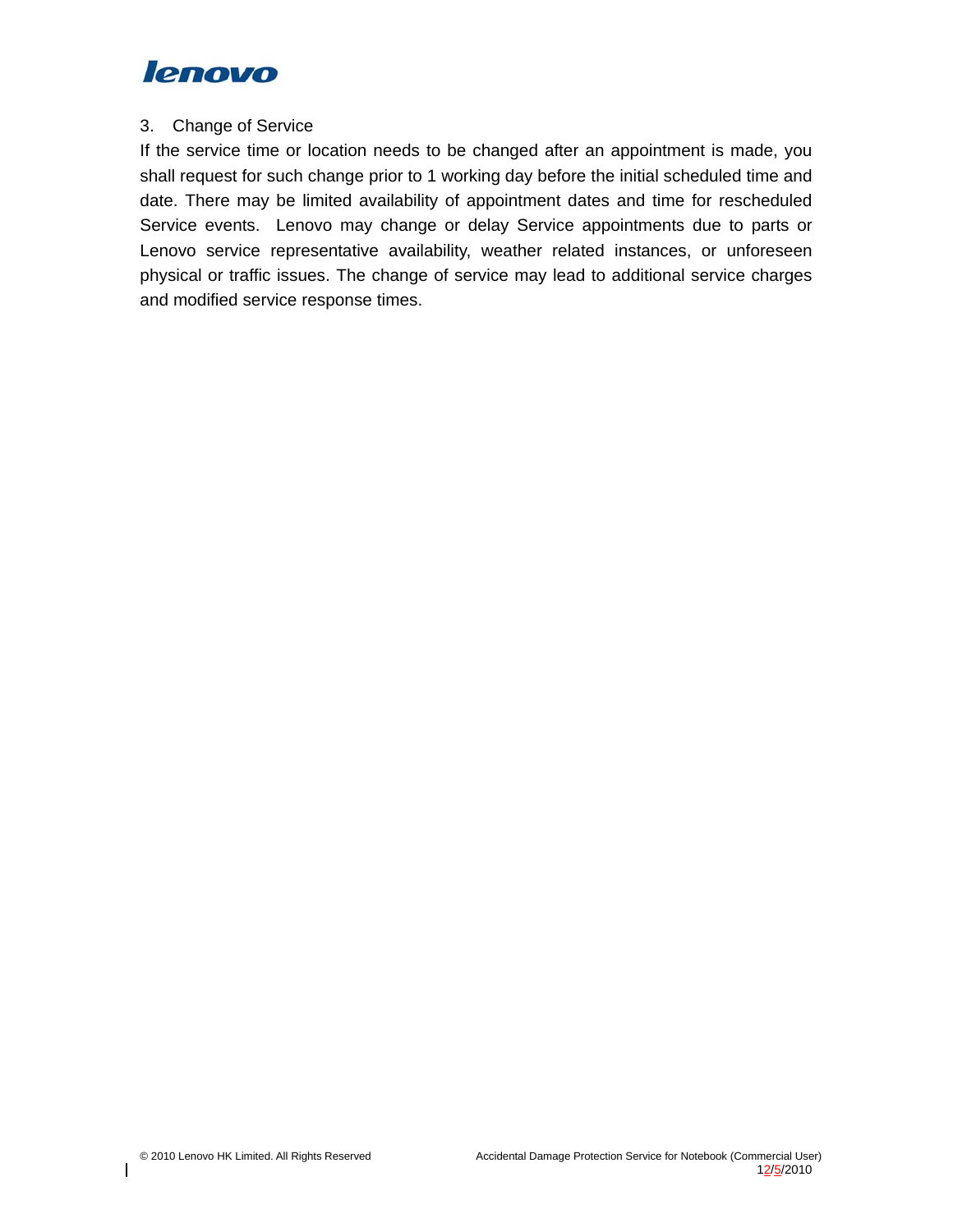

### **General Terms and Conditions of Lenovo Service (Non-Warranty Service)**

NOTICE: PLEASE CAREFULLY READ THE FOLLOWING TERMS UNDER WHICH LENOVO (HONG KONG) LTD OR ITS DESIGNATED AFFILIATE(S) ("LENOVO"OR "WE"), WILL PROVIDE SERVICE AS DESCRIBED IN THE ACCOMPANIED SERVICE DESCRIPTION ("SERVICES") TO YOU ("YOU" OR "CUSTOMER). LENOVO WILL PROVIDE SERVICE TO YOU ONLY IF YOU FIRST COMPLETE THE REGISTRATION PROCESS.

By purchasing, registering, or ordering the Services, or allowing others to do so, You accept and agree to be bound by this Agreement.

This agreement consists of General Terms and Conditions and the Service Description which is incorporated into this agreement by reference (collectively called "the Agreement"), is the complete and exclusive agreement regarding Your acquisition of the Services described in the Service Description and replaces any prior oral or written communications between You, Your Lenovo reseller or Lenovo. In the event of a conflict between the General Terms and Conditions and the Service Description, except for the variation in the Service Description explicitly allowed by the General Terms and Conditions, the General Terms and Conditions will prevail. The Services can only be purchased from Lenovo or an authorized Lenovo reseller.

"Affiliate" means any legal entity that You or We own, which owns You or Us, or which is under common ownership with You or Us. "Ownership" means more than 50% ownership.

#### 1. *Services*

Lenovo will provide to You the Services as specified in the Service Description.

Services extend only to uses for which the computer hardware, software or peripheral products or their parts and components that are subject to the Service ("Serviced Product") were designed.

The Service may be provided by Lenovo or a service provider authorized by Lenovo ("Lenovo Service Provider").

#### 2. *Services Exclusion*

Unless otherwise specified in the Service Description, the Services do not cover:

- a Uninterrupted or error-free operation of Serviced Product;
- b Loss of, or damage to, Your data;
- c Internet service, hardware (including any products, devices, peripherals, accessories or their components), or software;
- d Warranty service; (Warranty service is pursuant to the Serviced Product's separately purchased warranty service agreement)
- e Failure or damage resulting from or caused by (i) misuse, accident, modification,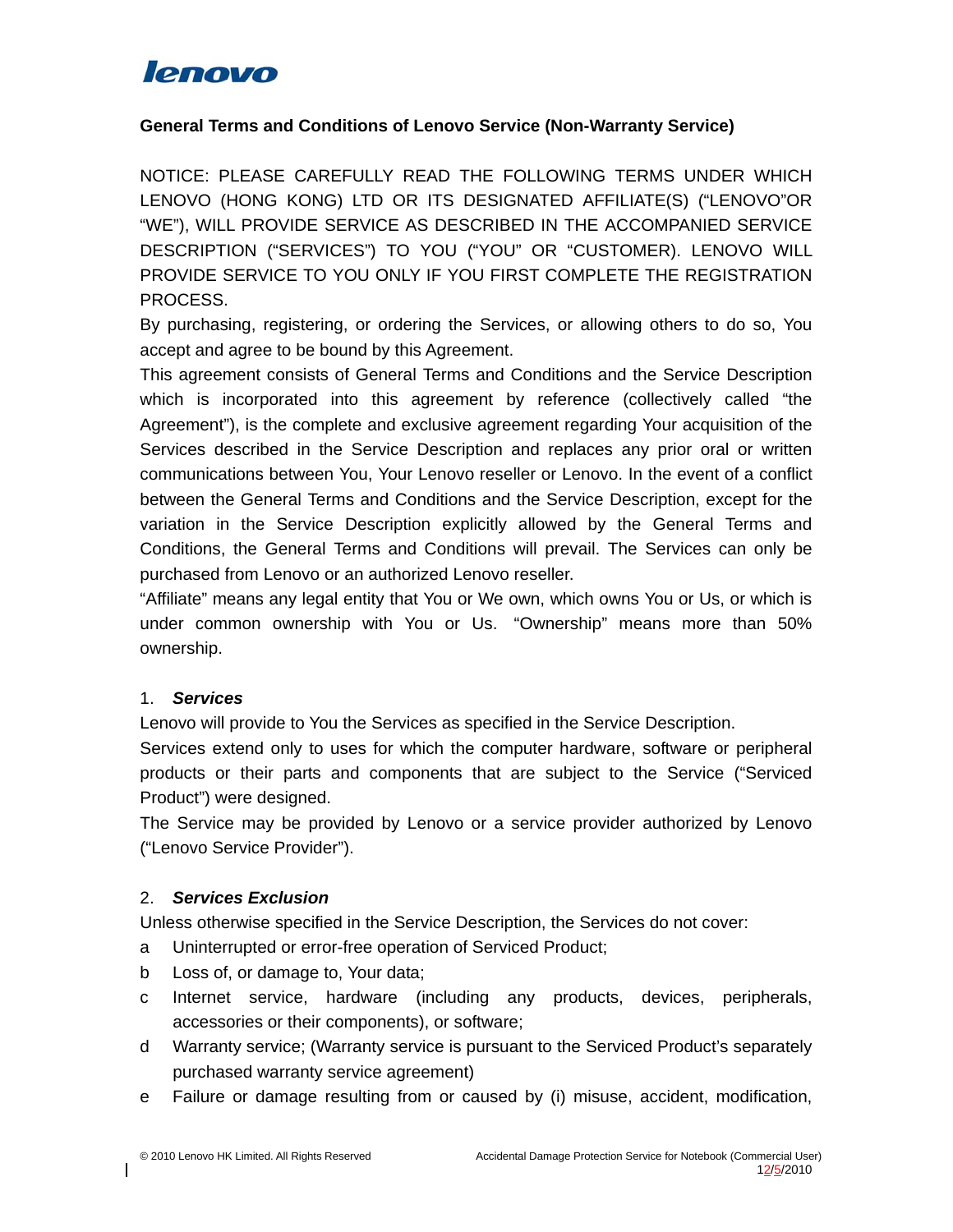unsuitable physical or operating environment, natural disasters, power surges, or improper maintenance by You; (ii) willful act, deliberate act, recklessness, malicious act or vandalism of non-Lenovo party; or (iii) non-authorized service provider;

- f Failure of, or damage caused by, any third party products, including those that Lenovo may provide or integrate into the Lenovo product at your request;
- g Any software, programs or applications, whether provided with the product or installed subsequently (except to the extent specifically stated in the Serviced Description);
- h Any accessories, peripherals, attachments or associated products or parts which are separable from the Serviced Product, whether or not provided by Lenovo;
- i Any repair or renewal of diskettes, printing ribbons, typefaces or other consumable supplies;
- j Cosmetic damage of Serviced Products;
- k De-installation, re-installation, relocation, preventative maintenance, remote administration or configuration of product, software or application;
- l Customization or optimization of Your desktop, including desktop icons, folders, or the configuration of applications, except as expressly stated in this Service Description;
- m Spyware/virus detecting, removal or disaster recovery (such as application software and reloading data);
- n Scripting, programming, database design/implementation, Web development or recompiled kernels;
- o Other activities not specifically stated in the Service Description.

### 3. *Lenovo Items*

In case any Lenovo branded hardware, software, application or parts to Lenovo branded products ("Lenovo Items") are provided by Lenovo during the performance of the Services, no warranty is provided to Lenovo Items to the maximum extent permitted by applicable laws, unless explicitly specified in the Service Description. Your entitlement to warranty of the Lenovo Items (if any) shall be governed by separate documents accompanied such as Lenovo Statement of Limited Warranty.

When a type of Service involves the replacement of a hardware or part, the item Lenovo provides to You becomes Your property and the one replaced becomes Lenovo's property. You represent that all removed items are genuine and unaltered. The item provided by Lenovo may not be new, but will be in good working order and at least functionally equivalent to the item replaced. The replacement assumes the warranty status (if any) of the item replaced, unless otherwise stated in the Service Description. Before Lenovo exchanges a product or part, You agree to remove all features, parts, options, alternations, and attachments not under Lenovo's Services.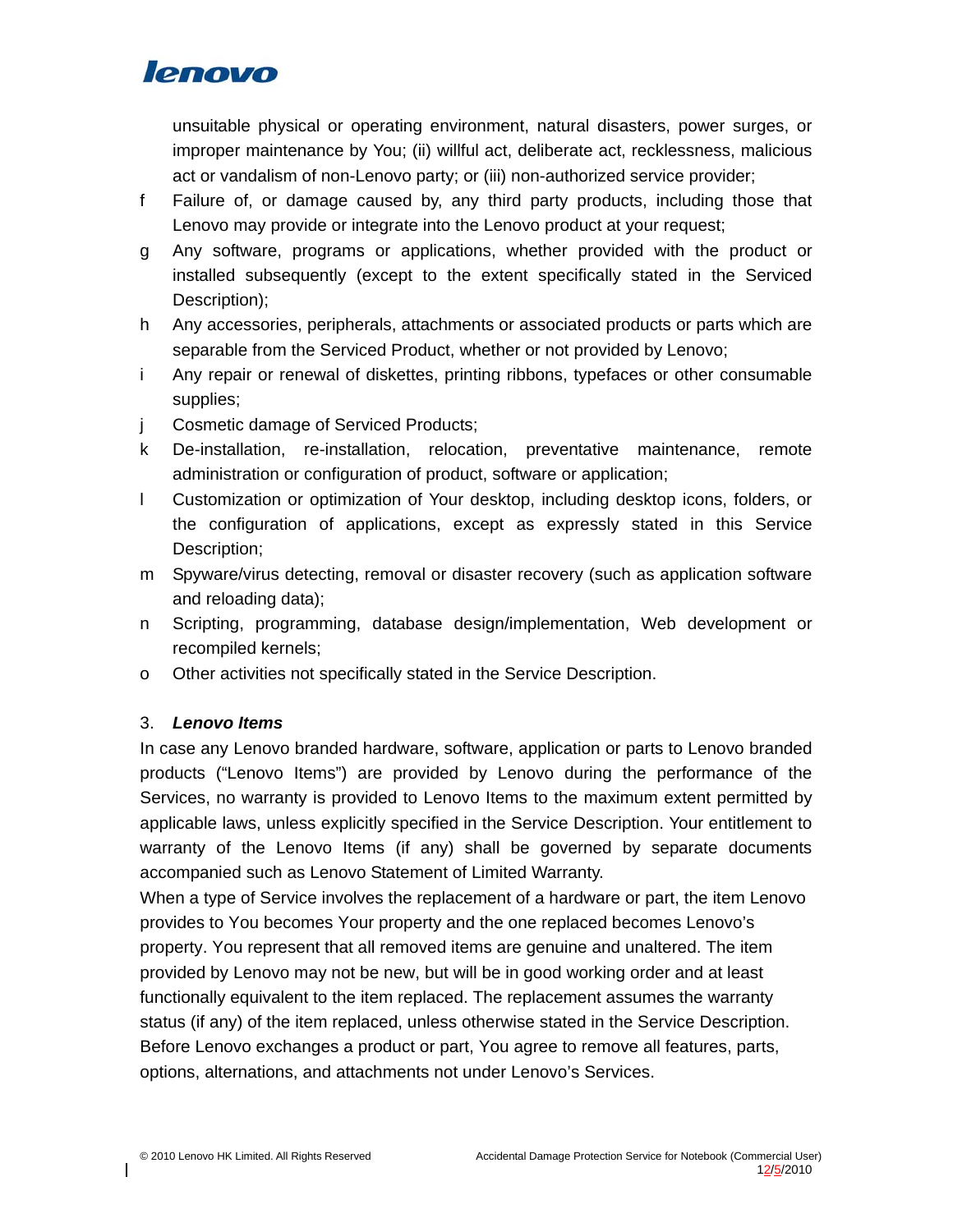### *4. Third Party Items and Services*

In case any non-Lenovo branded hardware, software or application (" $3<sup>rd</sup>$ -Party Item") is needed during the performance of the Services, You shall obtain appropriate and sufficient rights, authorization or license of such. You shall get full knowledge of and accept the agreement governing the usage of such  $3<sup>rd</sup>$ -Party Items before requesting Lenovo to perform Services.

In case any 3<sup>rd</sup>-Party Item is delivered by Lenovo to You during performance of the Services according to the Service Description, Lenovo is acting as Your representative as user, but not the reseller or agent of the providers of such  $3<sup>rd</sup>$ -Party Items, even if they are recommended by Lenovo. You shall get full knowledge of and agree to the terms and conditions governing the use of such items before agreeing or instructing Lenovo to purchase them on behalf of You.

Some manufacturers' warranties may become void if Lenovo or anyone else other than the manufacturer works on the 3<sup>rd</sup>-Party Item. You shall get full knowledge of and accept the effect Lenovo's performance of Service may have over the warranty of such 3<sup>rd</sup>-Party Item before requesting for Service. TO THE MAXIMUM EXTENT PERMITTED BY LAW, LENOVO IS NOT LIABLE FOR THE PERFORMANCE OR NON-PERFORMANCE OF THIRD PARTY VENDORS, THEIR PRODUCTS OR SERVICES, OR THE COMPATIBILITY OF ANY 3RD-PARTY ITEM WITH LENOVO PRODUCTS, NOR SHALL LENOVO BE LIABLE FOR ANY EFFECT THAT THE SERVICES MAY HAVE ON WARRANTIES OF THIRD PARTY ITEMS. YOU SHALL LOOK EXCLUSIVELY TO THE THIRD PARTY PROVIDER FOR ANY DAMAGES OR LIABILITY WITH RESPECT TO THE PROVISION OF SUCH THIRD PARTY PRODUCTS.

In some occasions, Lenovo Service Provider may offer or provide You with services or products other than the Services in their own name. Lenovo takes no liabilities of such offering, services or products, whether or not they are provided together with or related to the performance of Services, if they are not specified in the Service Description. Please ensure You differentiate the activities of such third party service provider on their own behalf and on Lenovo's behalf.

## *5. Your Responsibilities*

Our ability to deliver the Services depends upon Your full and timely cooperation, as well as the accuracy and completeness of any information You provide, which includes but is not limited to:

- a You shall provide software, application, system and services, whether or not Lenovo branded, which shall be, in Our reasonable opinion, in working condition and at minimum release levels or configurations. In case any 3rd-Party Items are involved, You shall make the proof of entitlement, license agreement, user manual, drive disk, README file and other materials of such items available to Lenovo technicians.
- b You shall obtain appropriate authorization or permission for You and Lenovo to access and use the Serviced Products, the data on it, and all hardware and software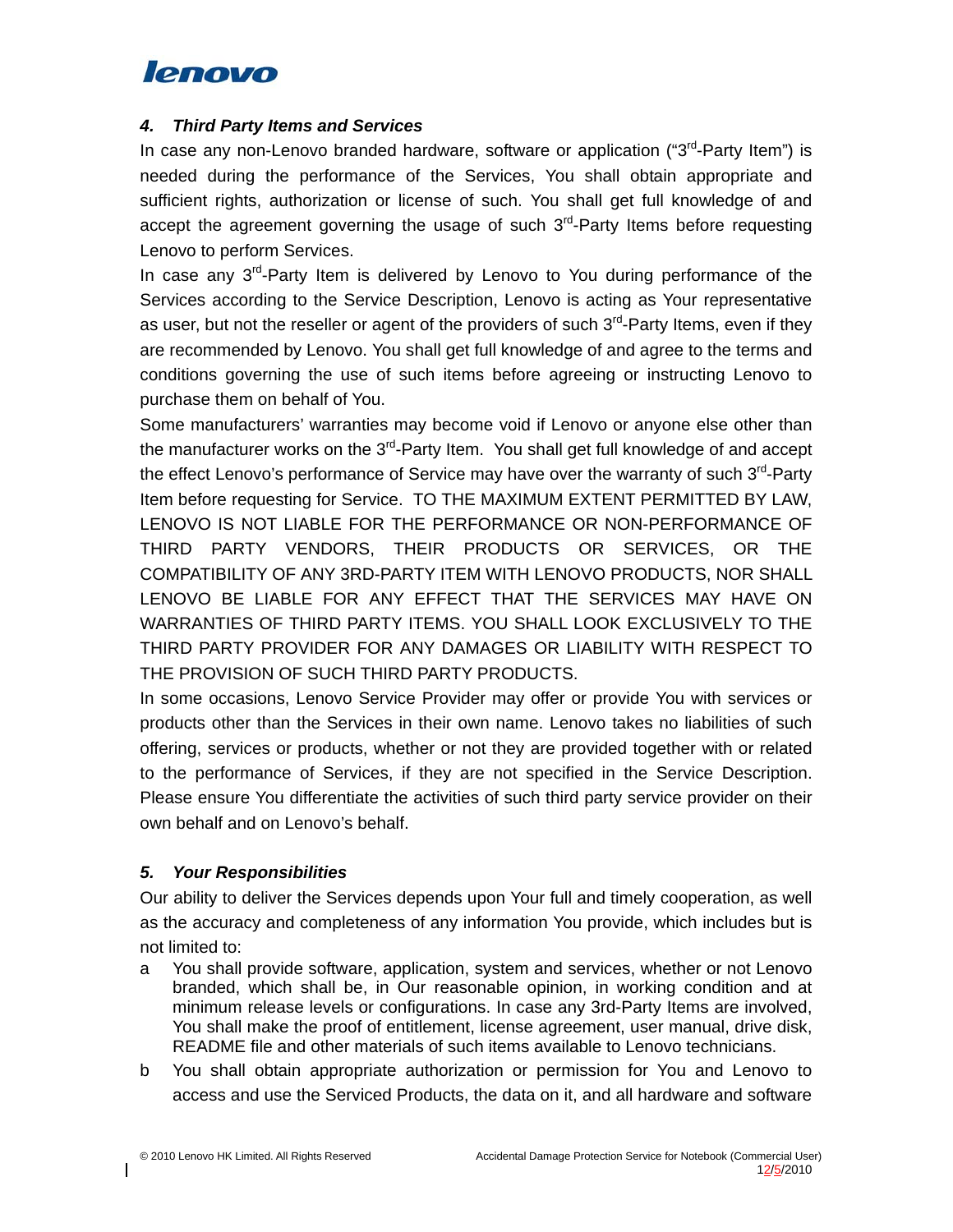

components included in it, for the purpose of providing the Services, at Your own expenses before You request for the Services.

- c You shall ensure that Customer information including, but not limited to, credit card information and passwords is kept confidential and safeguarded. Lenovo will only use the information provided by You, including Your ID and password for the purpose of the Services. You are fully responsible for all activities that occur under Your ID and Password.
- d It is Your responsibility to relocate the product (if any), secure and back-up all programs, data and funds contained in a product. Lenovo, or Lenovo technicians shall not be responsible at any time for data loss, alteration, or corruption of any software, program, data or files.
- e You shall contact Lenovo and provide all necessary information and/or material as requested by Lenovo as instructed in the Service Description for Us to arrange resources and schedule an appointment for the Services. You shall cooperate with and follow the instructions given by Lenovo technicians. In case Your selection or instruction is needed for Lenovo to complete the Services, You shall make such selection or instruction in reasonable time frame as determined by Lenovo and be responsible for the result of such.
- f Where Services require on-site performance, You must provide free, safe and sufficient access to Your facilities and the Serviced Product. Sufficient access includes sufficient working space, electricity, and a local telephone line. A monitor or display, a mouse (or pointing device), and keyboard must also be provided (at NO cost to Lenovo), if the system does not already include these items. You are responsible to ensure a person at least 18 years of age is present during the entire time period Services are provided. You shall notify Lenovo if the Service will be performed in an environment that poses a potential health hazard to Lenovo technicians. Lenovo may decline to perform Services in such circumstances and return all charges paid.
- g Lenovo has no obligation to provide Services until You have fully paid under this Agreement.

Your failure to fulfill Your responsibilities may result in additional service charges and modified service response time, or the Services being considered completed as decided by Lenovo at Lenovo's discretion.

## *6. TITLES AND LICENSE*

You agree and undertake that You have the obtained due, appropriate and sufficient authorization from any third party for Lenovo to perform the Services. You will defend, hold harmless and indemnify Lenovo, Lenovo's affiliates, Lenovo's contractors and Lenovo's employees from any and all claims, allegation, prohibition, litigation or liabilities arising out of any actual or alleged infringement of such third party rights, including but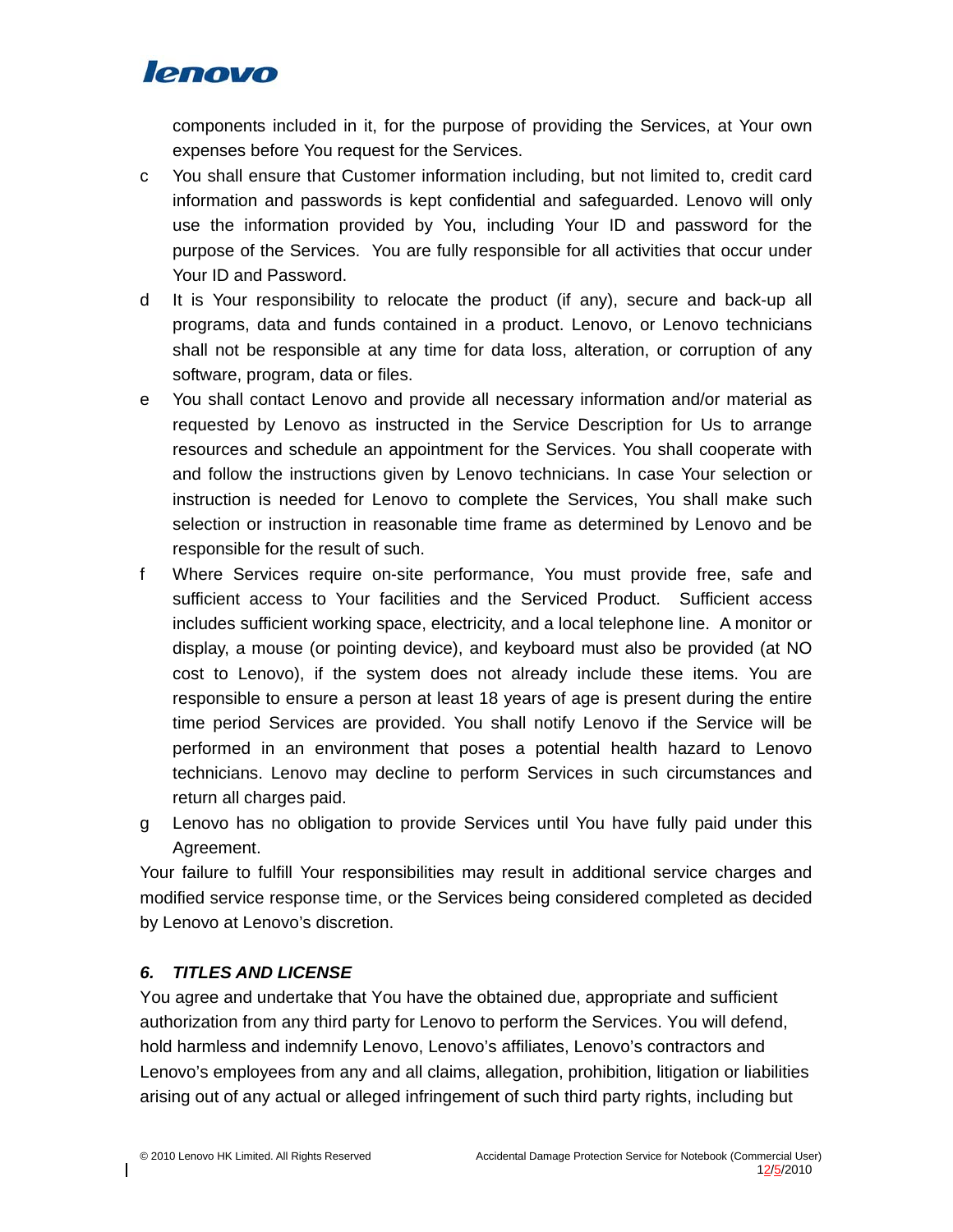not limited to intellectual property rights, and will pay any and all damages, fines, attorney fees, settlement payments and other costs arising hereof. Except as otherwise agreed by Lenovo, Lenovo will own all intellectual property rights, title and interest in any ideas, concepts, know how, documentation or techniques developed by Lenovo under this Agreement. Lenovo will retain all intellectual property rights with respect to the processes, tools and software applied by Lenovo during performance of the Services. Any use by You, including the execution, reverse engineering, decompilation, reproduction, modification, distribution, transmission, republication, display, transfer or performance, except as specifically permitted by Lenovo is prohibited. In addition, Your use of any software in connection with the Services is pursuant to the terms accompanying the software.

## *7. CHARGES, PAYMENT, AND TAXES*

Payment must be made to the Lenovo or Lenovo reseller from whom You acquired these Services.

For purchases from Lenovo, except for credit card and debit card transactions, amounts are due upon Your purchase of the Service and shall be paid in full before provision of Services. You agree to pay as specified by Us in the invoice, price list, or other similar documentations, including any late payment fee. You are responsible for any taxes resulting from this Agreement.

If a Service is quoted at an incorrect price due to typographical error or error in pricing information: 1) Lenovo has the right to refuse or cancel any orders placed for the Service quoted at the incorrect price, even if Lenovo has confirmed the receipt of your order and charged you, either via credit card, debit card or other methods: and 2) if Lenovo has charged your credit or debit card but subsequently canceled your order, Lenovo will promptly issue a credit to your credit or debit card account for the amount charged.

## *8. LIMITED WARRANTIES*

Lenovo warrants that Lenovo will perform Services using reasonable care and skill. TO THE MAXIMUM EXTENT PERMITTED BY APPLICABLE LAW, THIS WARRANTY IS YOUR EXCLUSIVE WARRANTY AND REPLACES ALL OTHER WARRANTIES OR CONDITIONS, EXPRESS, IMPLIED OR STATUTORY, INCLUDING, BUT NOT LIMITED TO, REPRESENTATIONS, WARRANTIES OR CONDITIONS OF TITLE, NON-INFRINGEMENT, SATISFACTORY CONDITION OR QUALITY, MERCHANTABILITY AND FITNESS FOR A PARTICULAR PURPOSE, WITH RESPECT TO ANY SERVICES, OR OTHER MATERIALS OR INFORMATION PROVIDED BY US. Lenovo does not warrant uninterrupted or error free operation of any deliverable or Service.

## *9. LIMITATION OF LIABILITY, EXCLUSIONS*

FOR ANY BREACH OF THIS SERVICE OR THESE TERMS AND CONDITIONS BY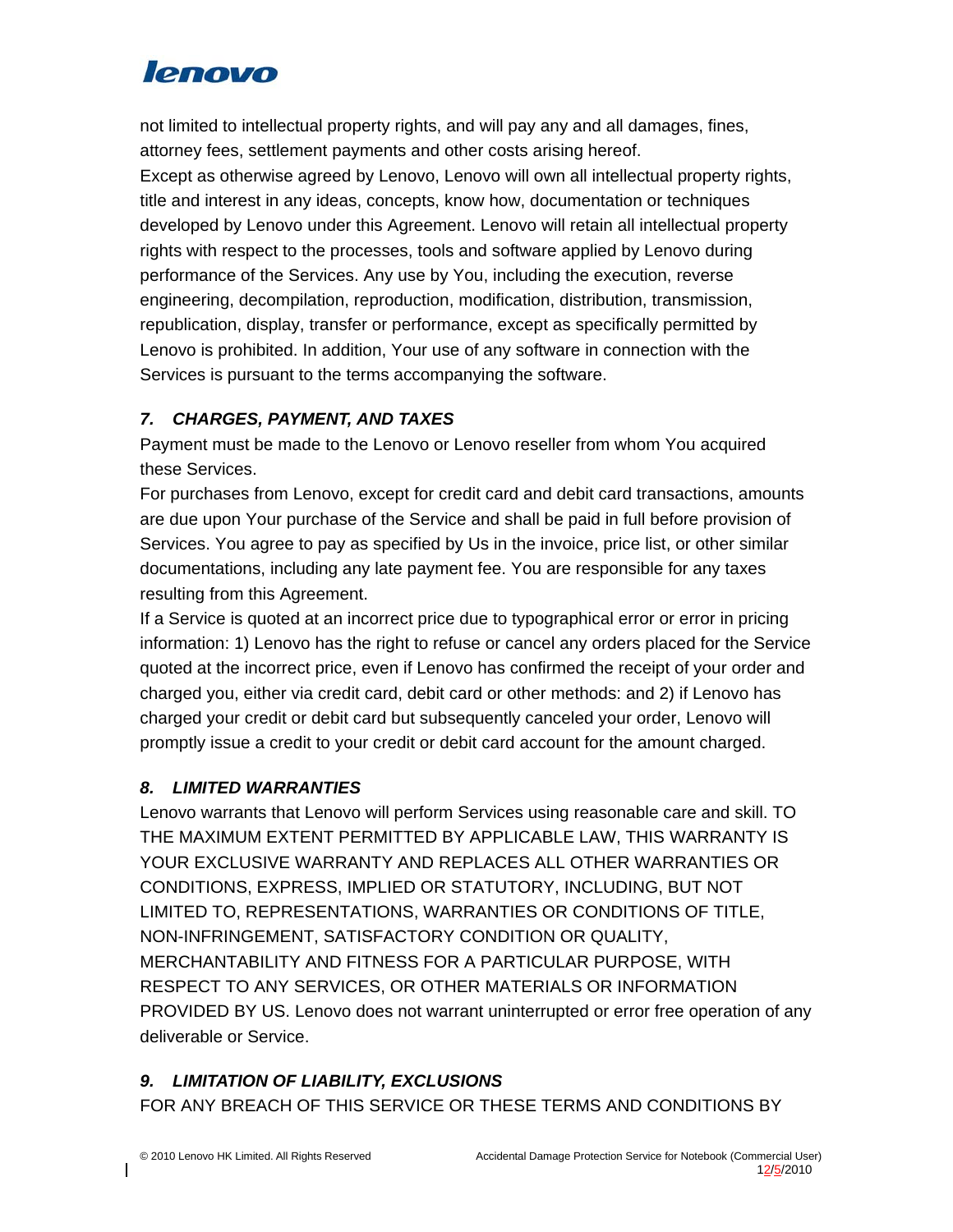LENOVO, CUSTOMER'S REMEDY AND LENOVO'S LIABILITY WILL BE LIMITED TO A REFUND OF THE SERVICE CHARGE PAID FOR THE SERVICE. TO THE EXTENT LENOVO IS HELD LEGALY LIABLE TO CUSTOMER AND TO THE MAXIMUM EXTENT PERMITTED BY LAW, LENOVO'S LIABILITY IS LIMITED TO DAMAGES FOR BODILY INJURY AND DAMAGES TO TANGIBLE PERSONAL PROPERTY, AND FOR OTHER ACTUAL AND DIRECT DAMAGES, UP TO THE SERVICE CHARGE PAID BY YOU FOR THE SERVICE AT ISSUE, REGARDLESS OF THE BASIS ON WHICH YOU ARE ENTITLED TO CLAIM DAMAGES FROM LENOVO (INCLUDING FUNDAMENTAL BREACH, NEGLIGENCE, MISREPRESENTATION, OR OTHER CONTRACT OR TORT CLAIM). This limit also applies to any of Lenovo's subcontractors, suppliers and program developers. It is the maximum for which Lenovo and its subcontractors, suppliers and program developers are collectively responsible. UNDER NO CIRCUMSTANCES IS LENOVO, ITS SUBCONTRACTORS, SUPPLIERS, PROGRAM DEVELOPERS OR YOUR LENOVO RESELLERS LIABLE FOR ANY OF THE FOLLOWING 1) THIRD-PARTY CLAIMS AGAINST YOU FOR DAMAGES; 2) LOSS OF, OR DAMAGE TO, YOUR RECORDS OR DATA; OR 3) SPECIAL, INCIDENTAL, INDIRECT OR CONSEQUENTIAL DAMAGES (INCLUDING BUT NOT LIMITED TO LOST PROFITS OR SAVINGS, BUSINESS INTERUPTION OR DOWNTIME, BUSINESS OPPORTUNITY LOSS, OR GOODWILL), EVEN IF INFORMED OF THEIR POSSIBILITY.

## *10. GENERAL*

Lenovo may provide You or Your authorized user with an offering number and an authorization number which will entitle You to avail the Services. In such case, You are responsible for the security of Your offering and authorization numbers. You will provide your business information like names, business phone numbers, and business e-mail addresses, and Personal Data to Us when You register during the performance of this Agreement. Personal Data refers to any data from which it is practical to determine the identity of an individual, such as name, address, email address, telephone number, credit card number, or Service account number. Lenovo and its Affiliates and any entities or persons acting on their behalf may (if permissible by law) store, process, use Your Personal Data and business information anywhere Lenovo and its Affiliates do business with respect to the Service (for purposes of registration, processing Your transaction, providing the Service to You, communicating about administrative issues, providing customer service or otherwise to manage Our business relationship with You). Lenovo's processing of Your Personal Data will be handled in accordance with Lenovo's Privacy Policy (located at http://www.lenovo.com/privacy/hk/en/).

Both You and Lenovo agree that, under this Agreement, all information exchanged is non confidential. If either You or Lenovo requires the exchange of confidential